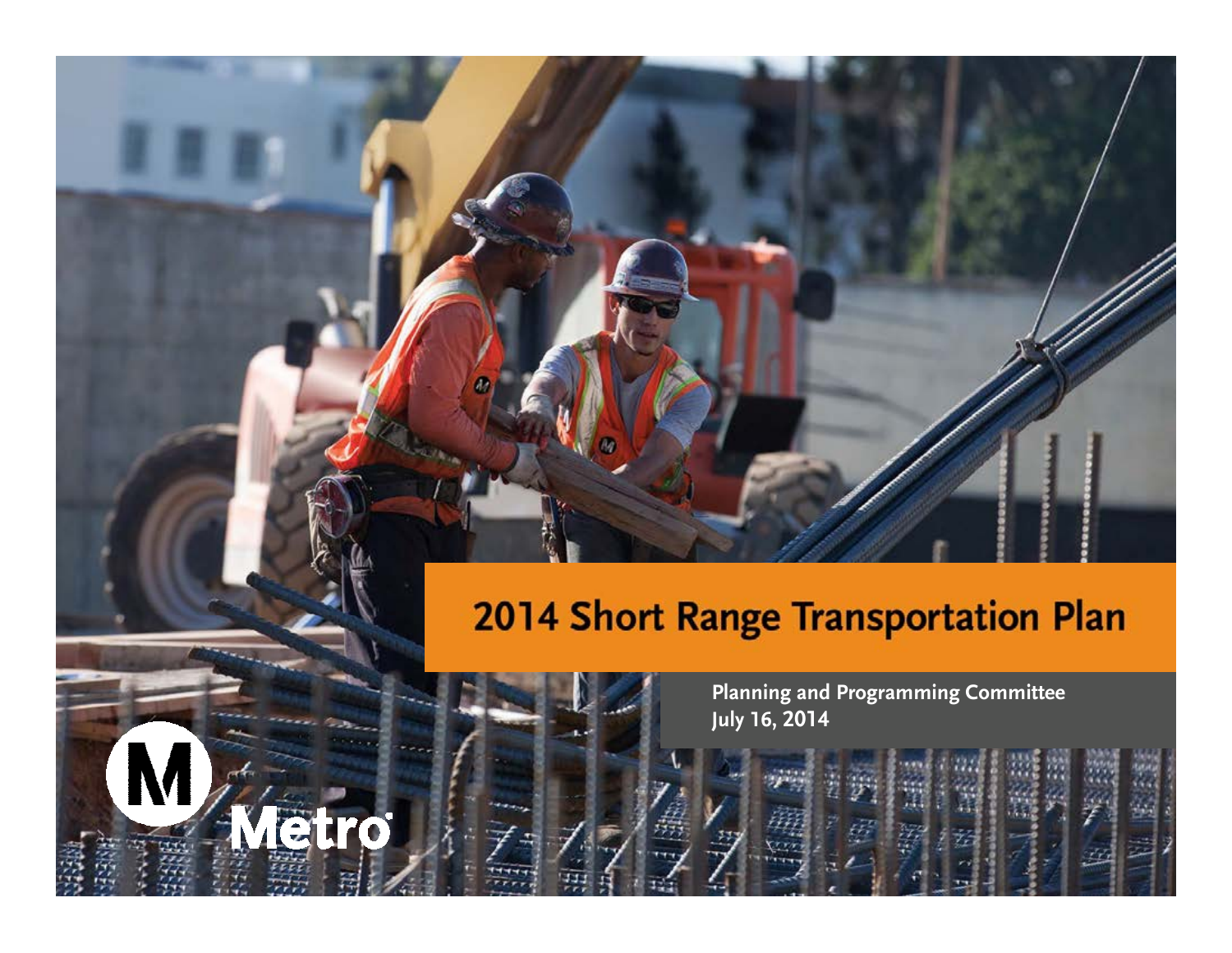## **What is the Short Range Transportation Plan**

#### **Ten-Year Action Plan that:**

- <sup>&</sup>gt; Implements next 10 years of the Board-adopted 2009 LRTP
- <sup>&</sup>gt; Identifies transportation priorities within available resources from 2014 - 2024
	- **–** The Plan does not propose new funding or to redistribute LRTP funds
- <sup>&</sup>gt; Identifies how we will keep our system in a state of good repair
- <sup>&</sup>gt; Identifies our progress in sustainability efforts
- <sup>&</sup>gt; Measures the benefits of the Plan projects
- <sup>&</sup>gt; Lays out a path for new funding strategies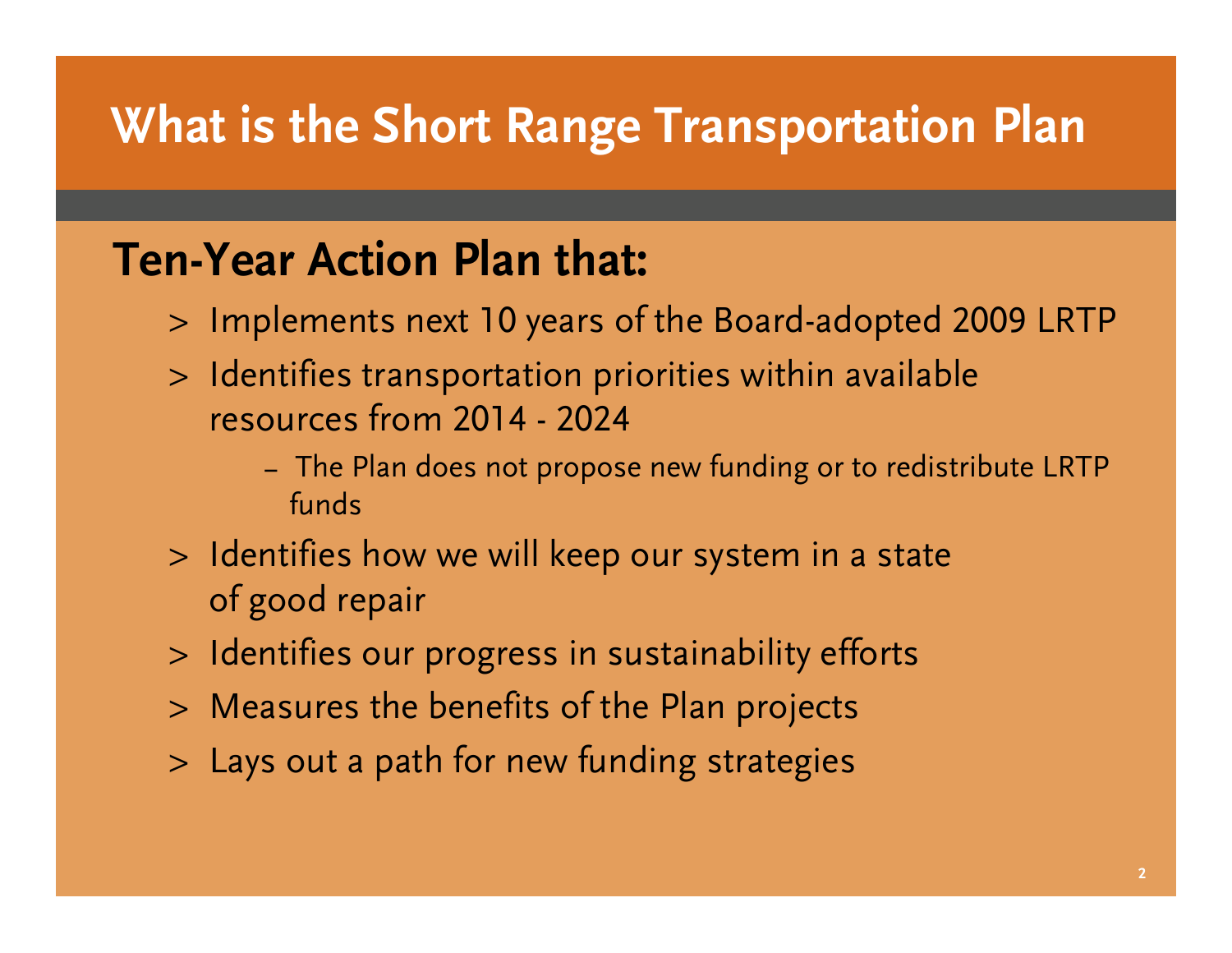### **Los Angeles County Population**

### **Population will increase by 750,000 over 10 yrs.**

#### **Subregional Population in Los Angeles County**



(Source: 2014 and 2024 data based on 2014 SRTP)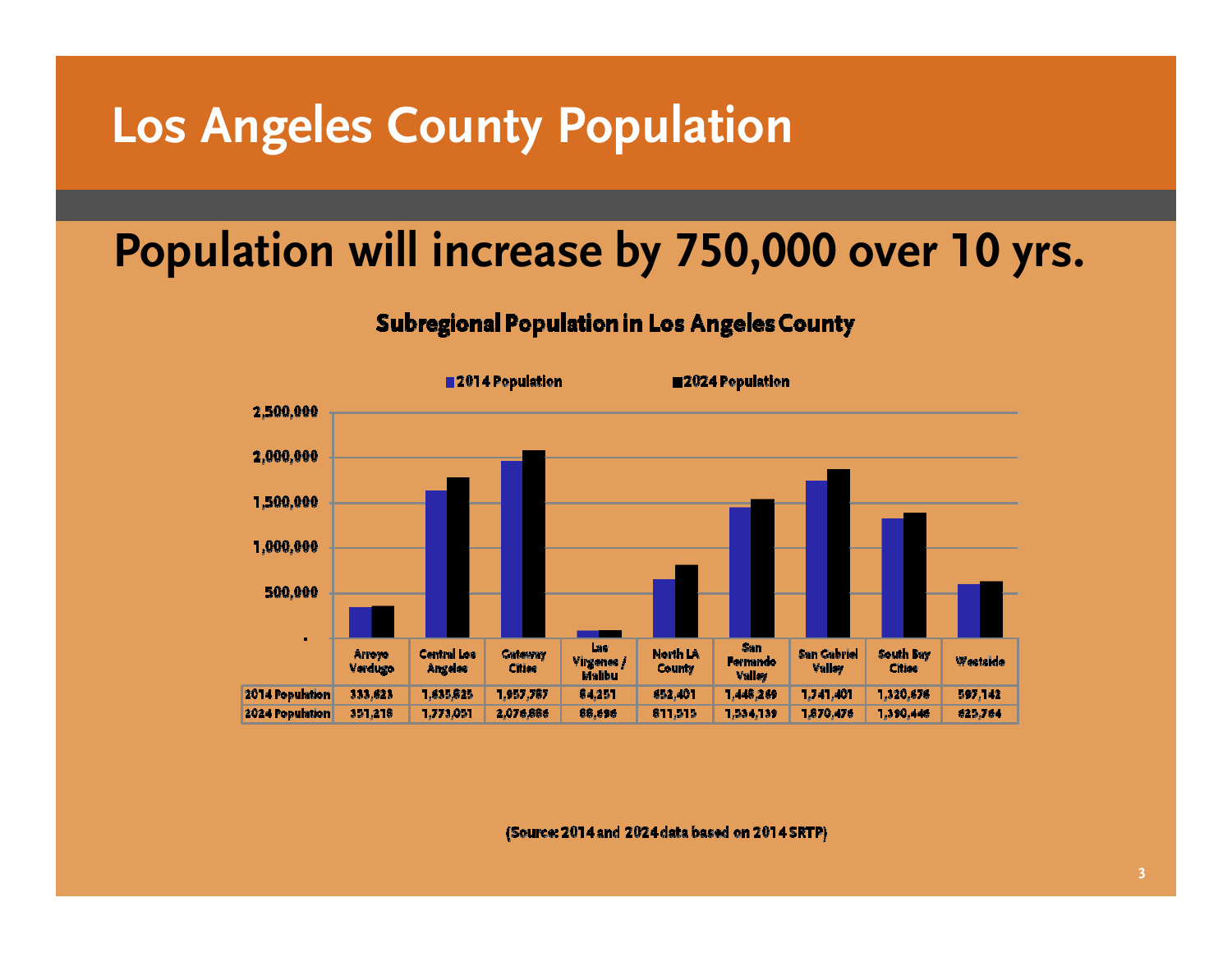### **Los Angeles County Employment**

#### **Employment will increase by 200,000 over 10 yrs.**

#### **Subregional Employment in Los Angeles County**



Source: 2014 and 2024 data based on 2014 SRTP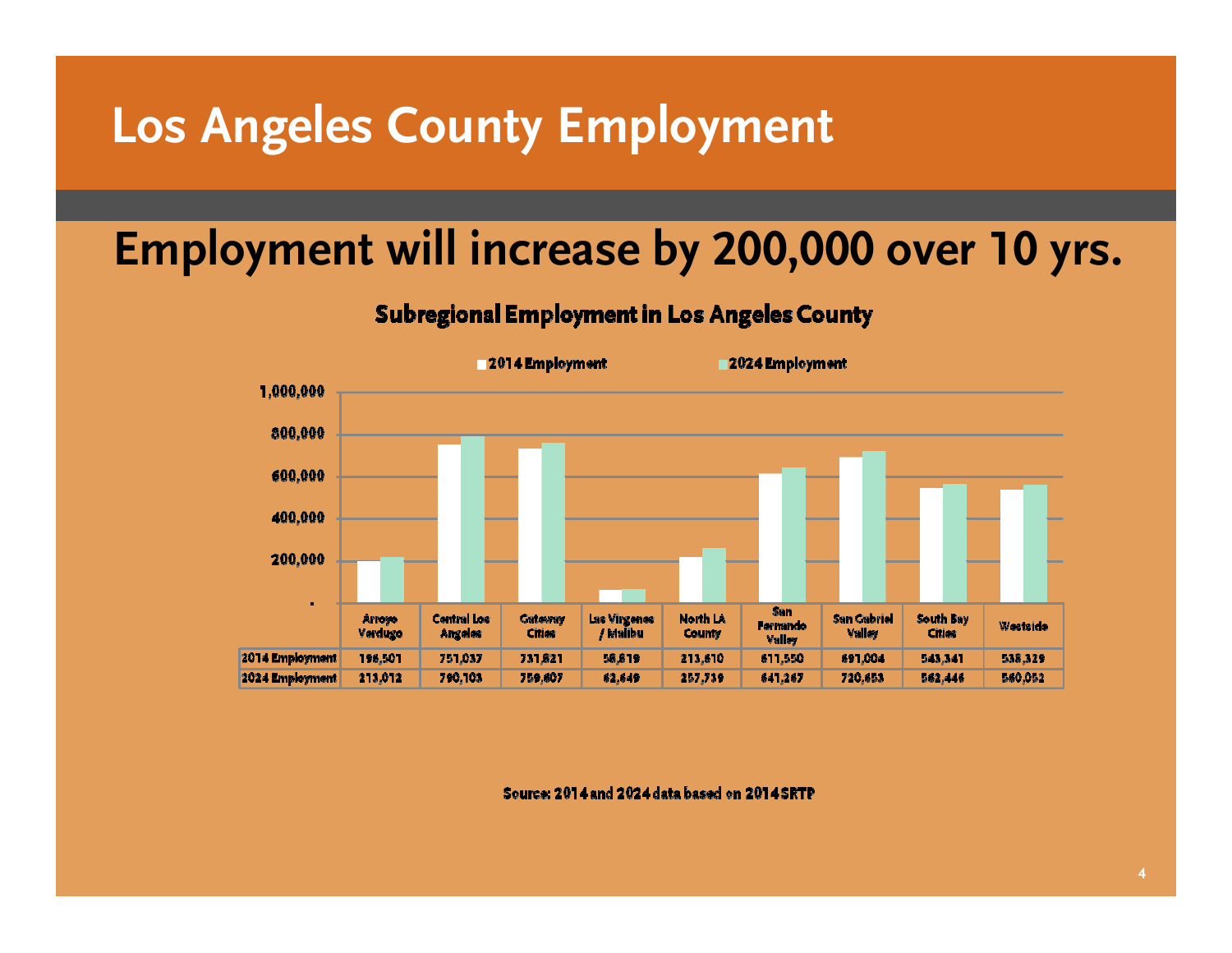## **The Financial Picture: Metro's Transit Emphasis**

- <sup>&</sup>gt; \$88.2 Billion through FY 2024
- <sup>&</sup>gt; Funded with more than 45 sources of federal, state and local revenue
- <sup>&</sup>gt; Almost \$27 billion is projected to operate bus and rail service countywide
- <sup>&</sup>gt; \$35 billion available for highway, roadway, signal, bicycle and pedestrian programs
	- All public investment, not just Metro's

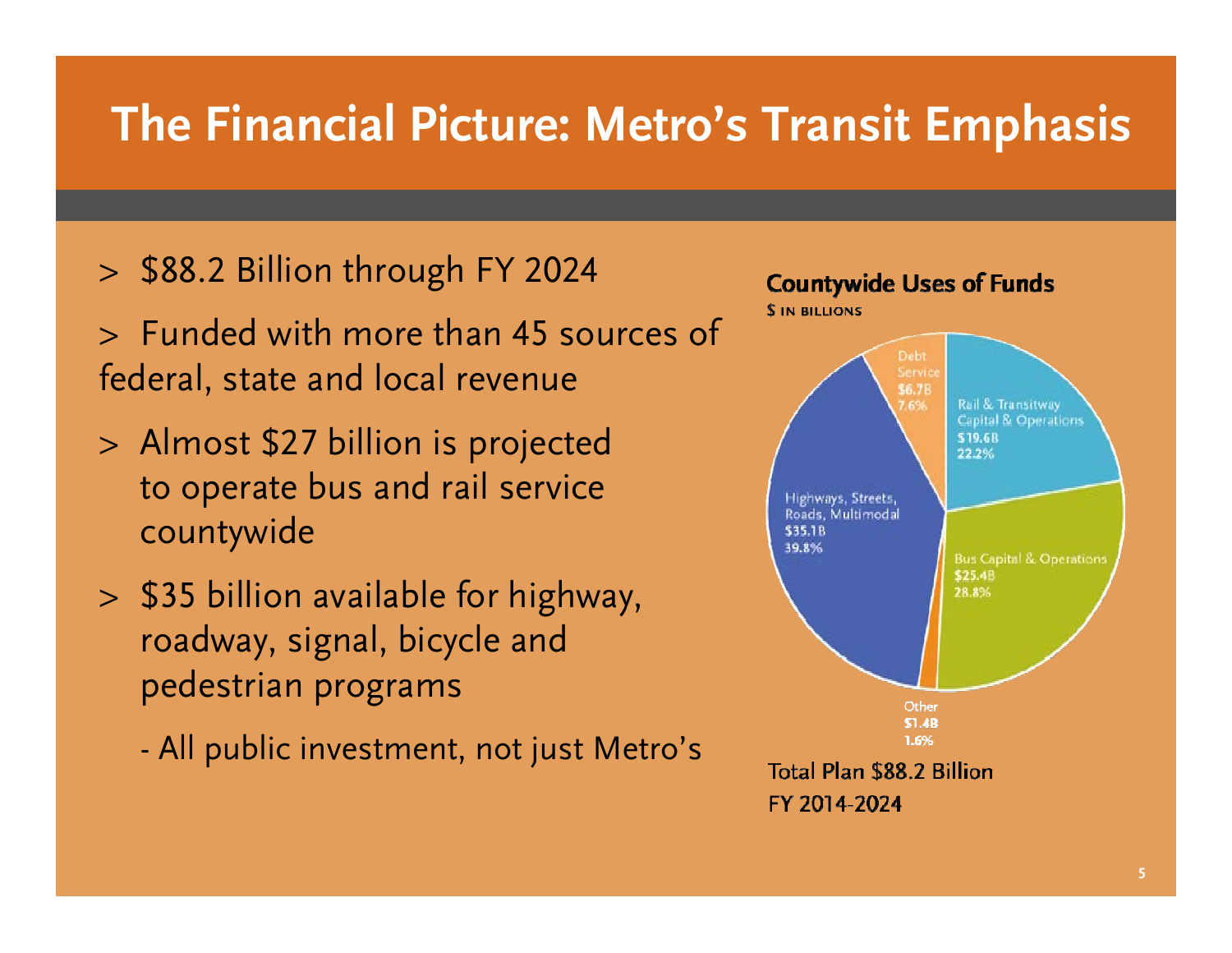# **Public Transportation Recommended Plan**



#### Transit

- SRTP Constrained Transit Project (2014-2024)
- **-** LRTP Constrained Transit Project (2024-2040)
- LRTP Tier 1 Strategic Transit Project (unfunded)

#### Mode to be Determined

- LRTP Constrained Projects (2014-2040)

#### **Other**

Existing Metro Fixed Guideways/Transitways Ferry Metrolink **High Speed Rail** 

- > 6 major transit corridor projects will be completed
- > Metro Rail will expand by 32 miles of track, 110 stations and over 120 milesof service

> Funds are provided for our regional transit partners (Access Services, Metrolink, Immediate Needs Program)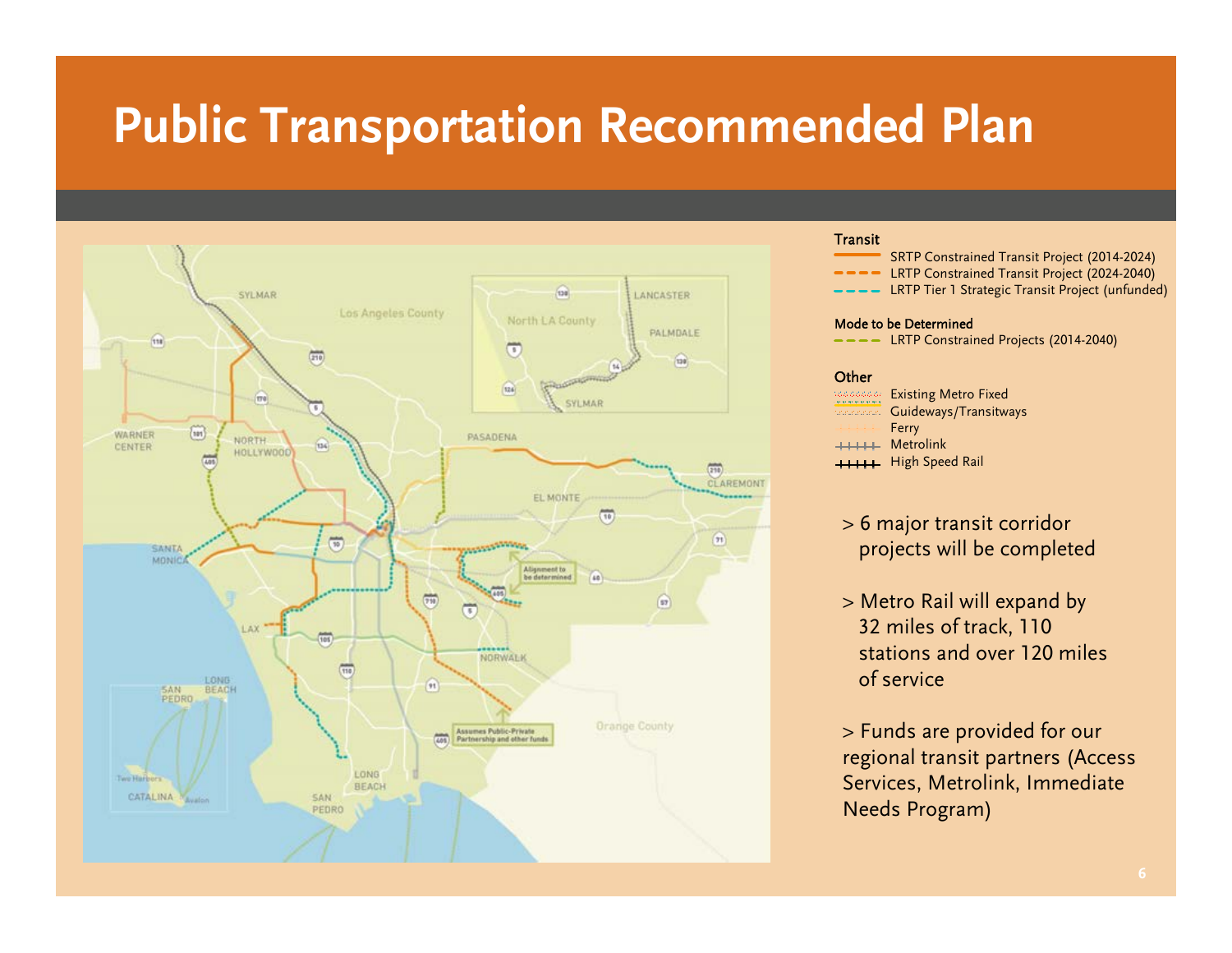# **Highways Recommended Plan**



#### Highway

- **Existing Carpool Lanes**
- **Express Lanes**
- SRTP Constrained Highway Projects (2014-2024)
- SRTP Constrained Freeway Interchanges (2014-2024)
- <sup>&</sup>gt; 76 carpool lane miles will be completed on the I-5, I-10, I-405 and the High Desert Multi-Purpose Corridor\*
- <sup>&</sup>gt; Funds are identified for interchange and highway operational improvements
- <sup>&</sup>gt; Funds biennial Call for Projects through 2024

<sup>\*</sup> Assumes tolls matched by private and State/Federal funds.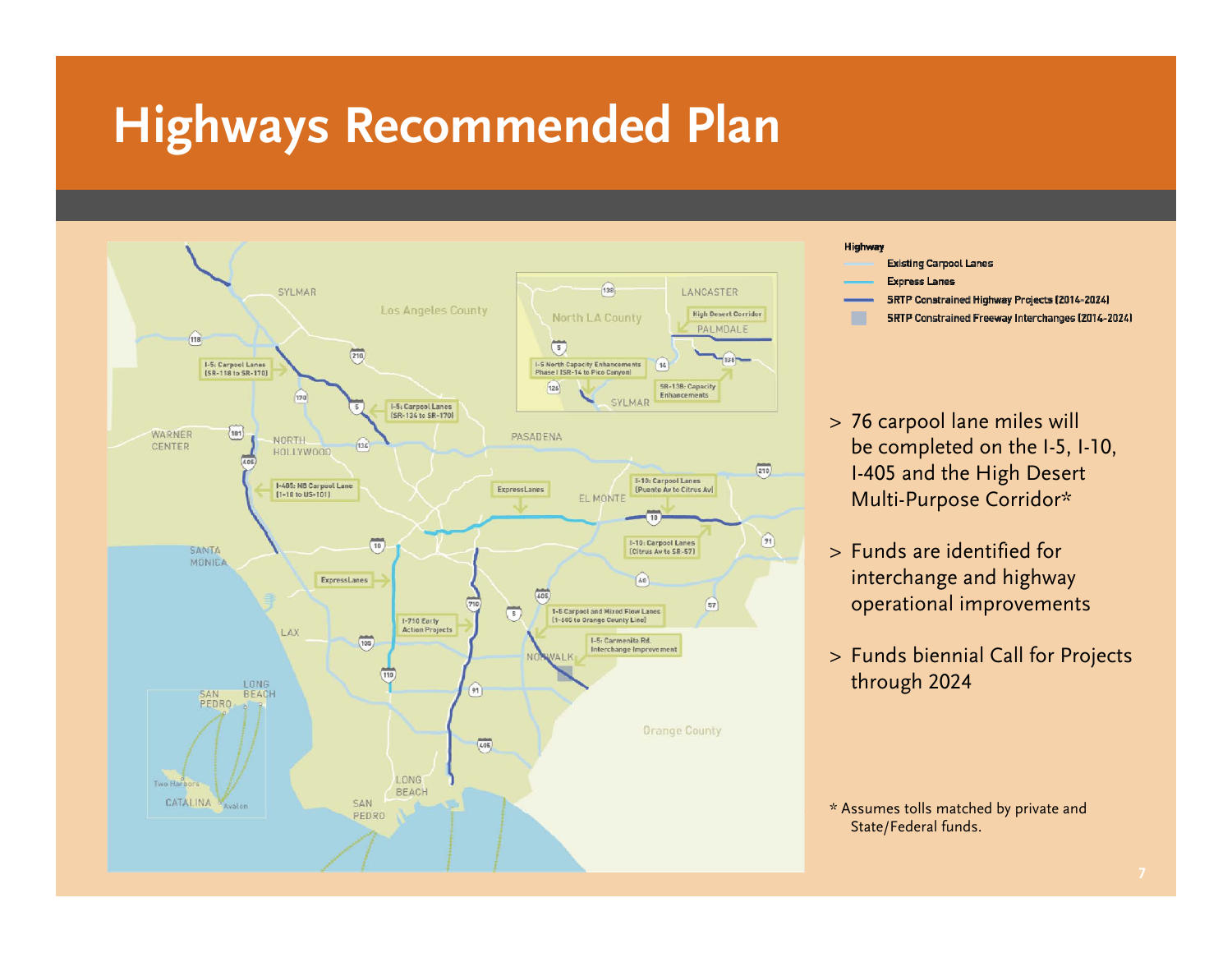#### **State of Good Repair**

- <sup>&</sup>gt; We coordinated with Operations to analyze the needs for a system that has been growing since 1991
- <sup>&</sup>gt; Needs fall into three categories Safety, Service Delivery and Quality of Service
- <sup>&</sup>gt; Plan looks beyond annual needs to ensure funds are set aside to cover the cost of rehabilitating and replacing assets
- <sup>&</sup>gt; Plan dedicates \$4.8 billion for State of Good Repair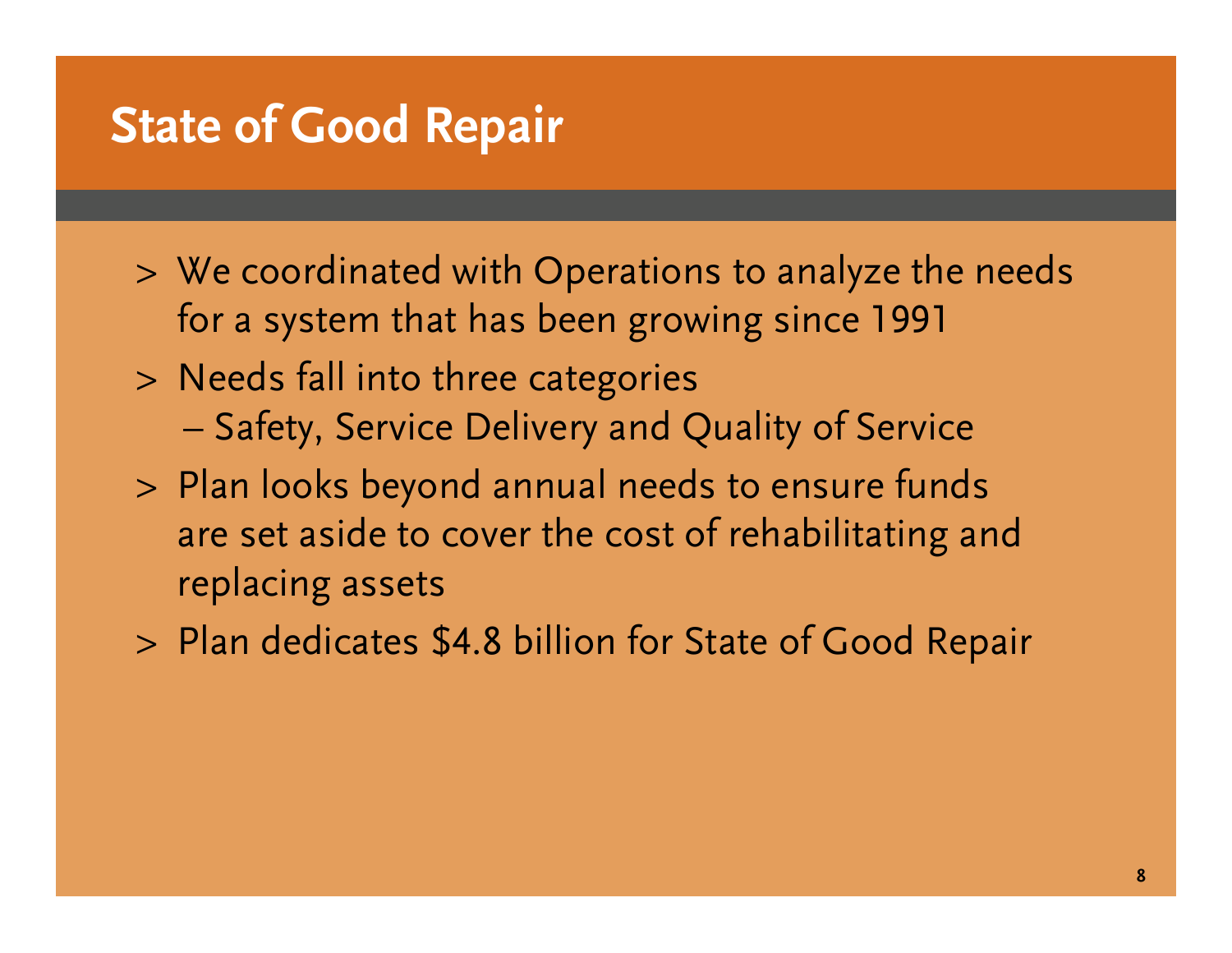## **Sustainability**

<sup>&</sup>gt; Plan highlights Metro's role in Sustainability

- Managing Metro Resources
- Planning with Others Countywide

<sup>&</sup>gt; Highlights our work with SCAG on the Joint-Work Plan to help SCAG in attaining their GHG reduction targets

<sup>&</sup>gt; Invests a majority of Metro controlled funds (87%) in transit, carpool lanes, ridesharing programs, bikeways and pedestrian linkages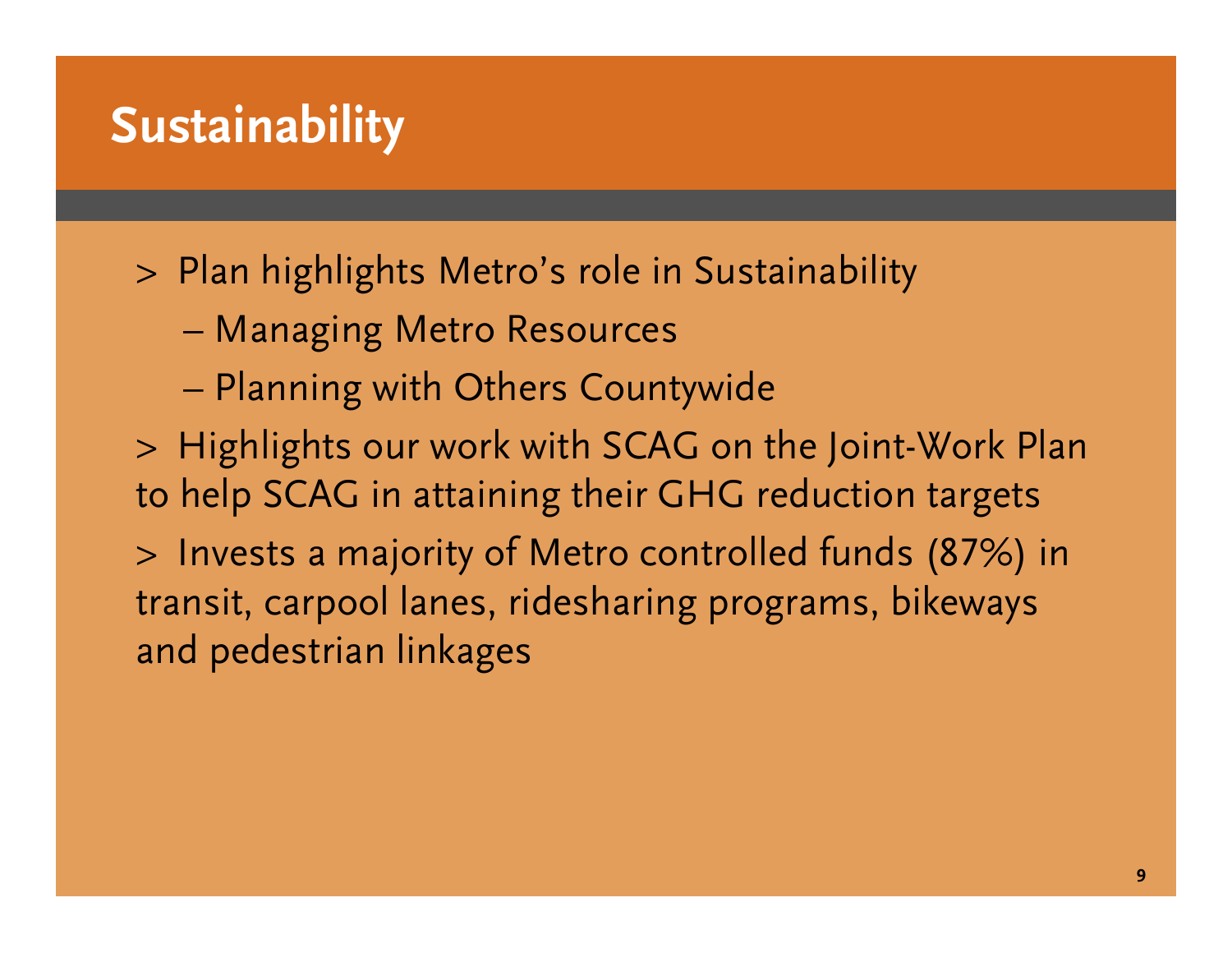# **Active Transportation Funding Estimate 2014- 2024**

#### **Metro and State/Regional Sources**

- **Bikeway and Pedestrian linkages (Call)**
- **RSTI improvements (Call)** ٠ (up to 40% complete streets elements)
- **TDM (Call)**
- **Signal Synch, Transit Capital (Call)**
- **Active Transportation Program (ATP)** ۰
- Local match to Call (20%) ٠
- **Local match to State/Regional ATP (11%)**  $\bullet$
- **Eastside Gold Line Access Project**  $\bullet$

#### **Total**

up to  $$142$  million\* up to  $$74$  million\* **TRD\*** up to \$156 million - CTC\*\* up to \$131 million - SCAG\*\* up to \$123 million\* up to  $$14$  million\* \$ 26 million up to \$1.17 billion

\$500 million

\* Eligible based on competitive process

\*\* Estimated "fair share" based on state/regional population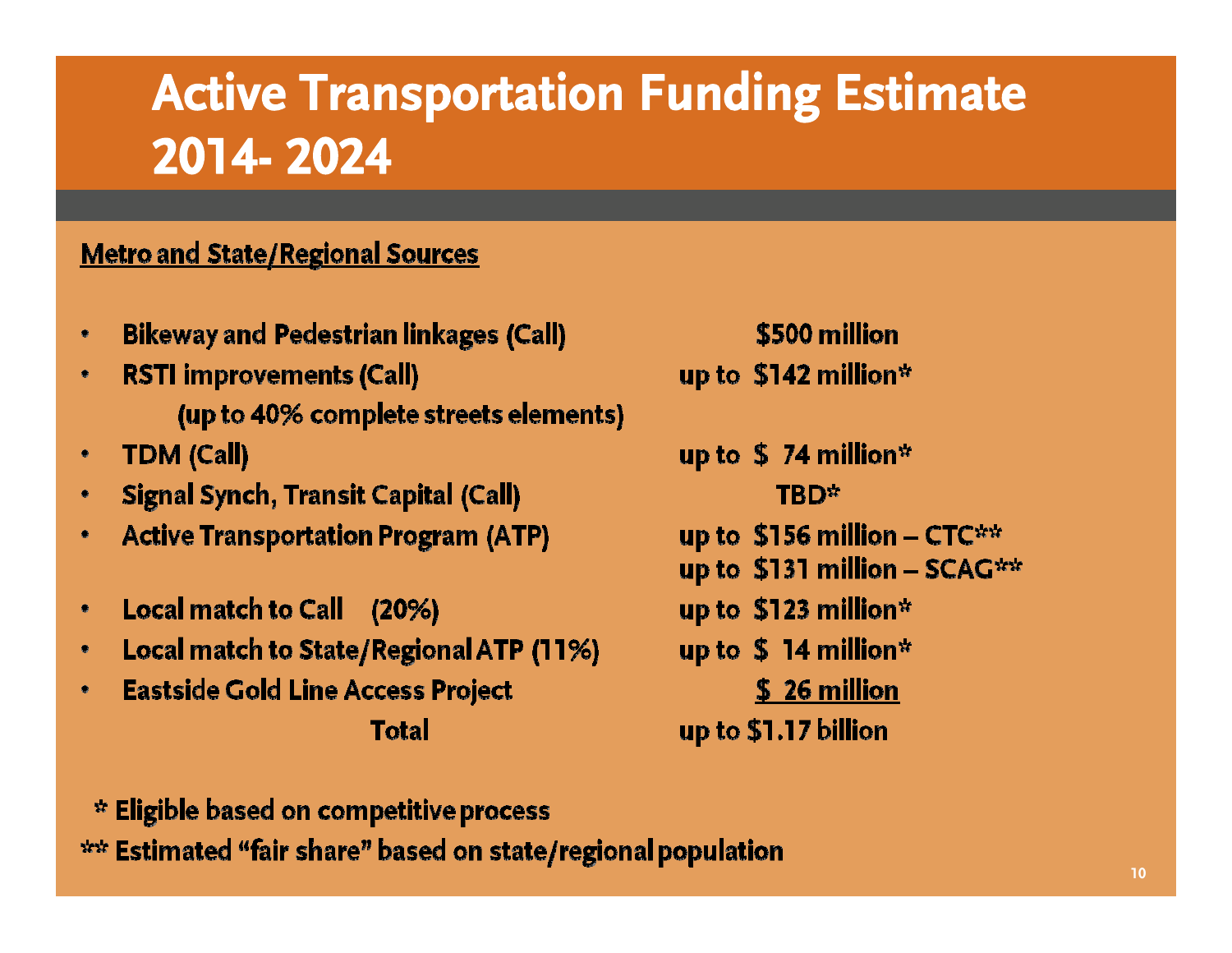# **Active Transportation Funding Estimate 2014- 2024 (CONTINUED)**

#### **Local Sources**

- **Local Return Sources** (Prop A & C, STP-L, State Gas Tax subventions)
- Other local sources (general fund, mitigation fees)  $\bullet$ 
	- \* Eligible based on local priorities

\$10.8 billion\*

determined by city\*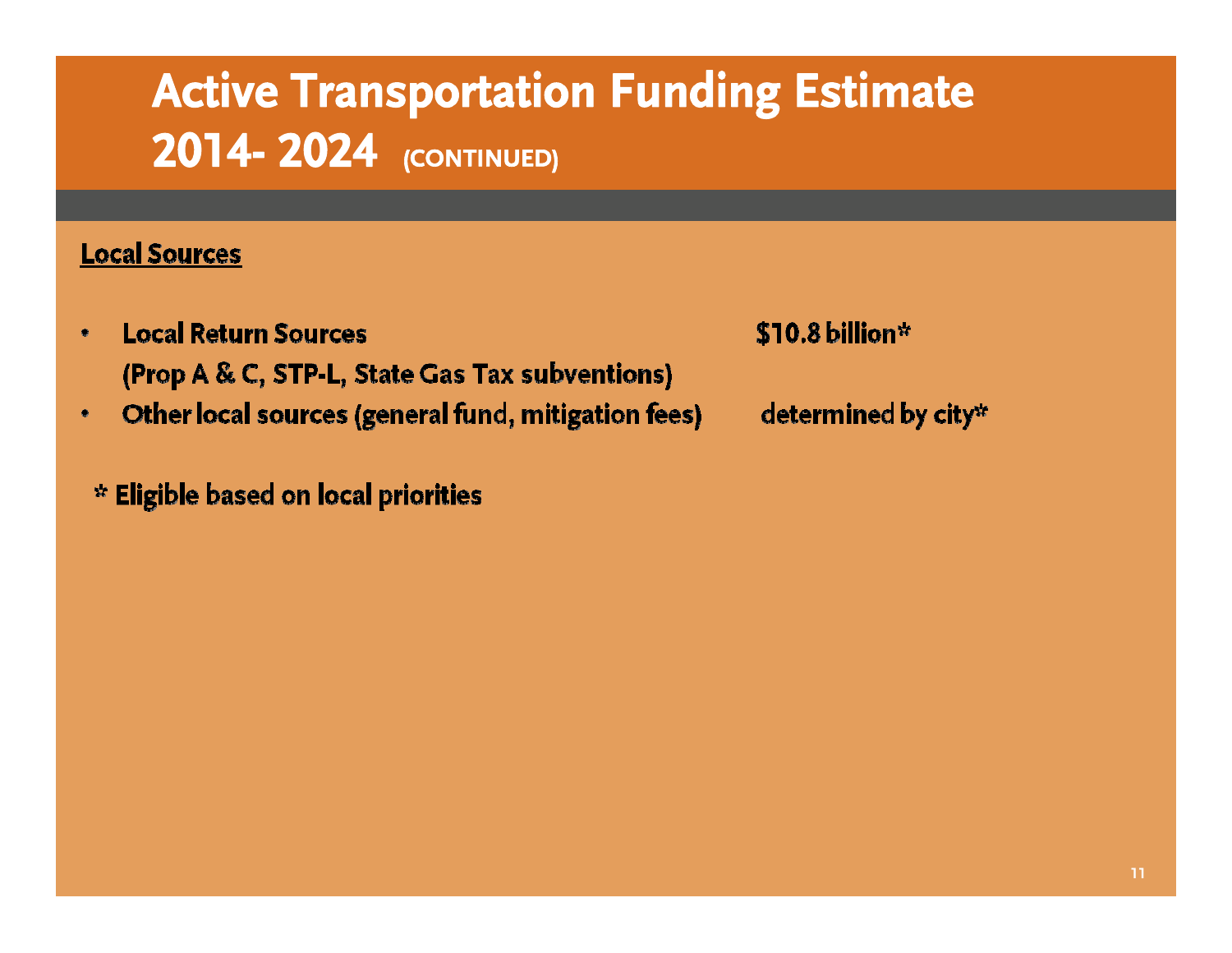# **Active Transportation Policy Shifts in Call for Projects Process**

- Increased bicycle funding from 7% to 15% starting in 2011 Call
- Increased pedestrian funding from 7.5% to 10% starting in 2013  $\bullet$ Call
- First and last mile strategies to be given priority starting in 2015 Call
- **Active Transportation Investment Increase** 
	- $\cdot$  from 9.7% of 1995 Call to 55.6% of 2013 Call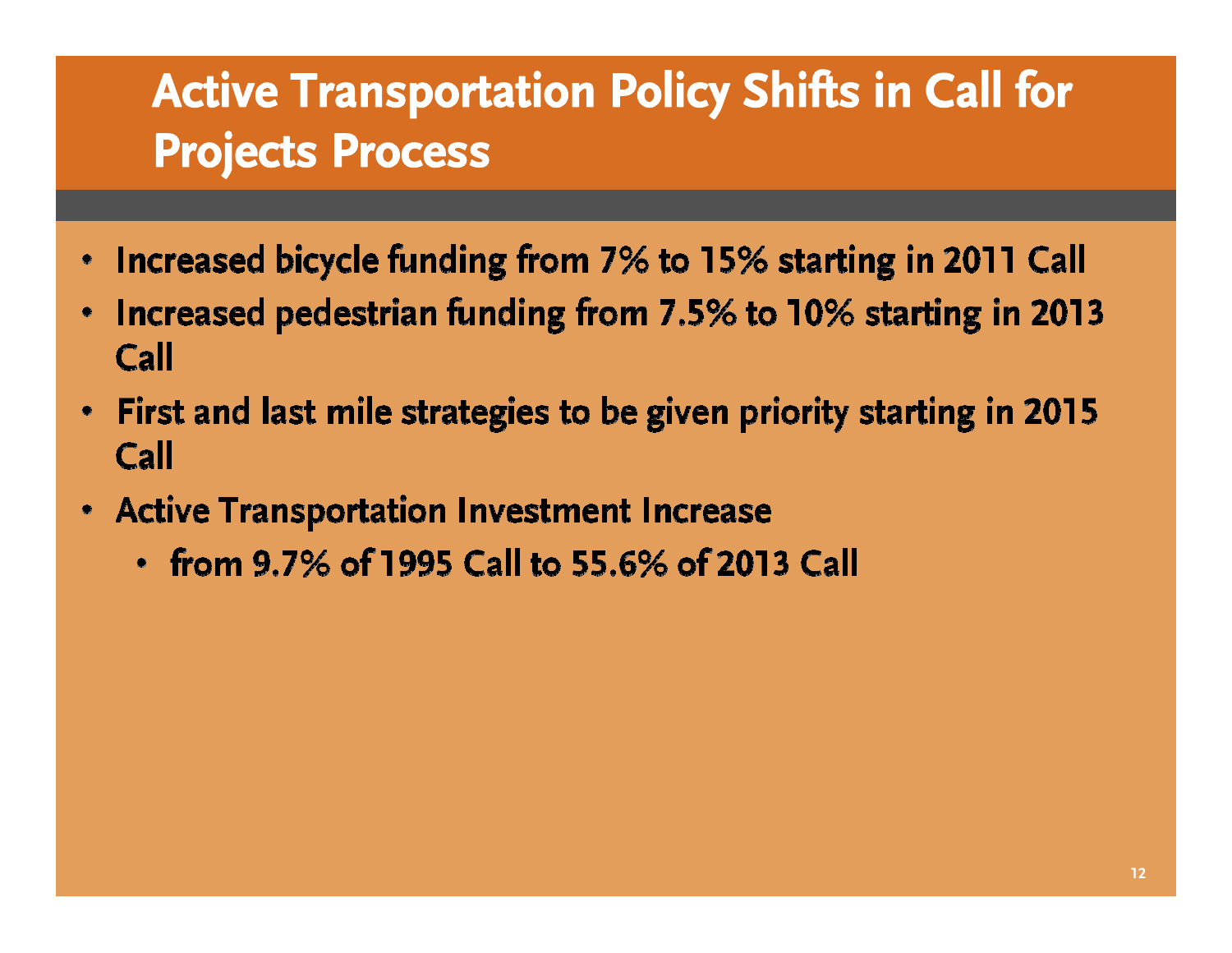## **The Plan Performs Well**

#### **Mobility will improve throughout our system**

> All segments of the population will have better access to transit and will use transit more often

- All income groups, including low income, are expected to use transit to work more often
- > Air Pollutants and greenhouse gas emissions will be reduced in the future
- > Nearly 200,000 jobs will be created and \$33 billion will be invested into the local economy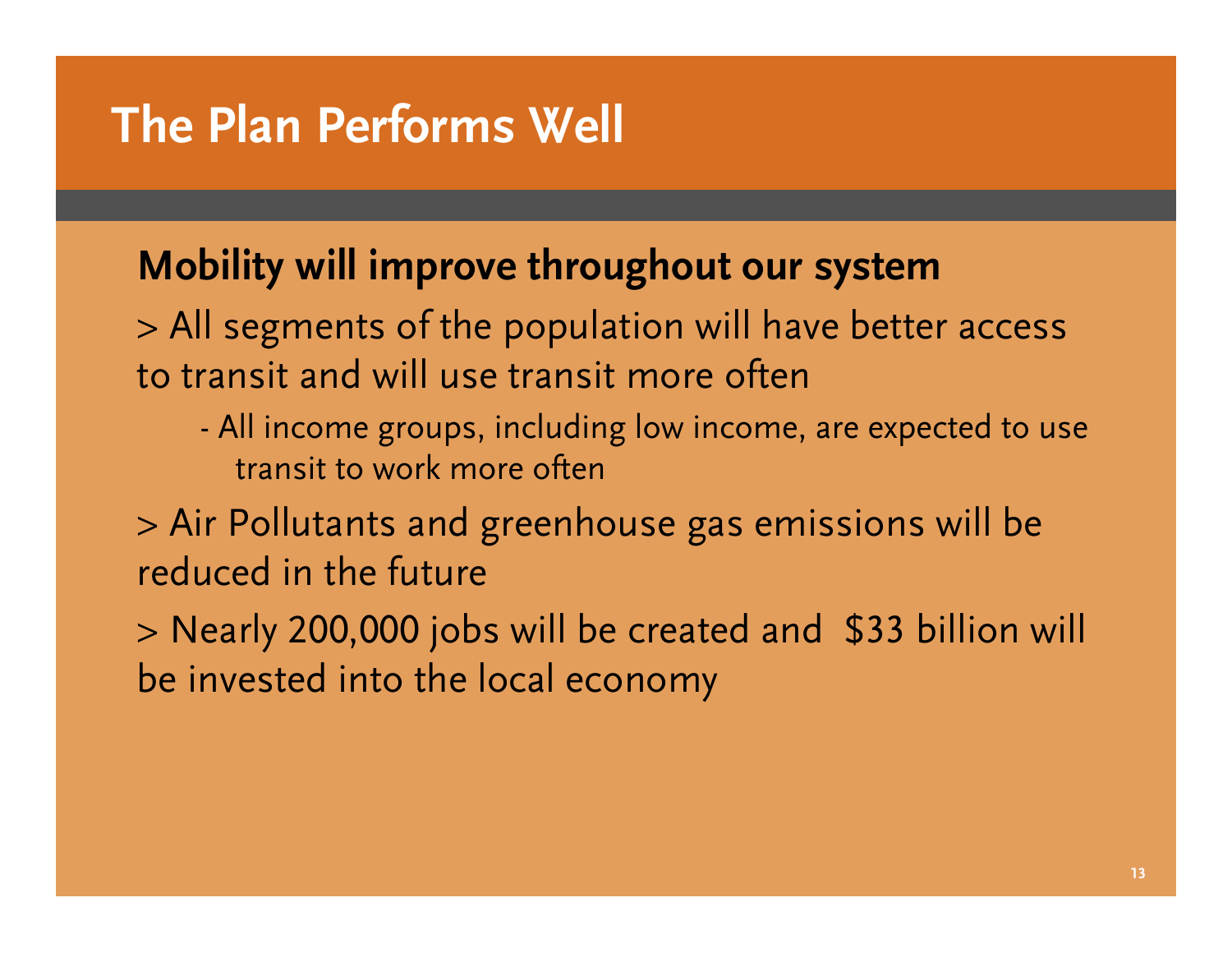### **Future Funding Strategies**

#### **Possible new funding strategies include:**

- > America Fast Forward Transportation Bonds
- > Additional New Starts grants
- > Public-Private Partnerships
- > New Sales Tax Measure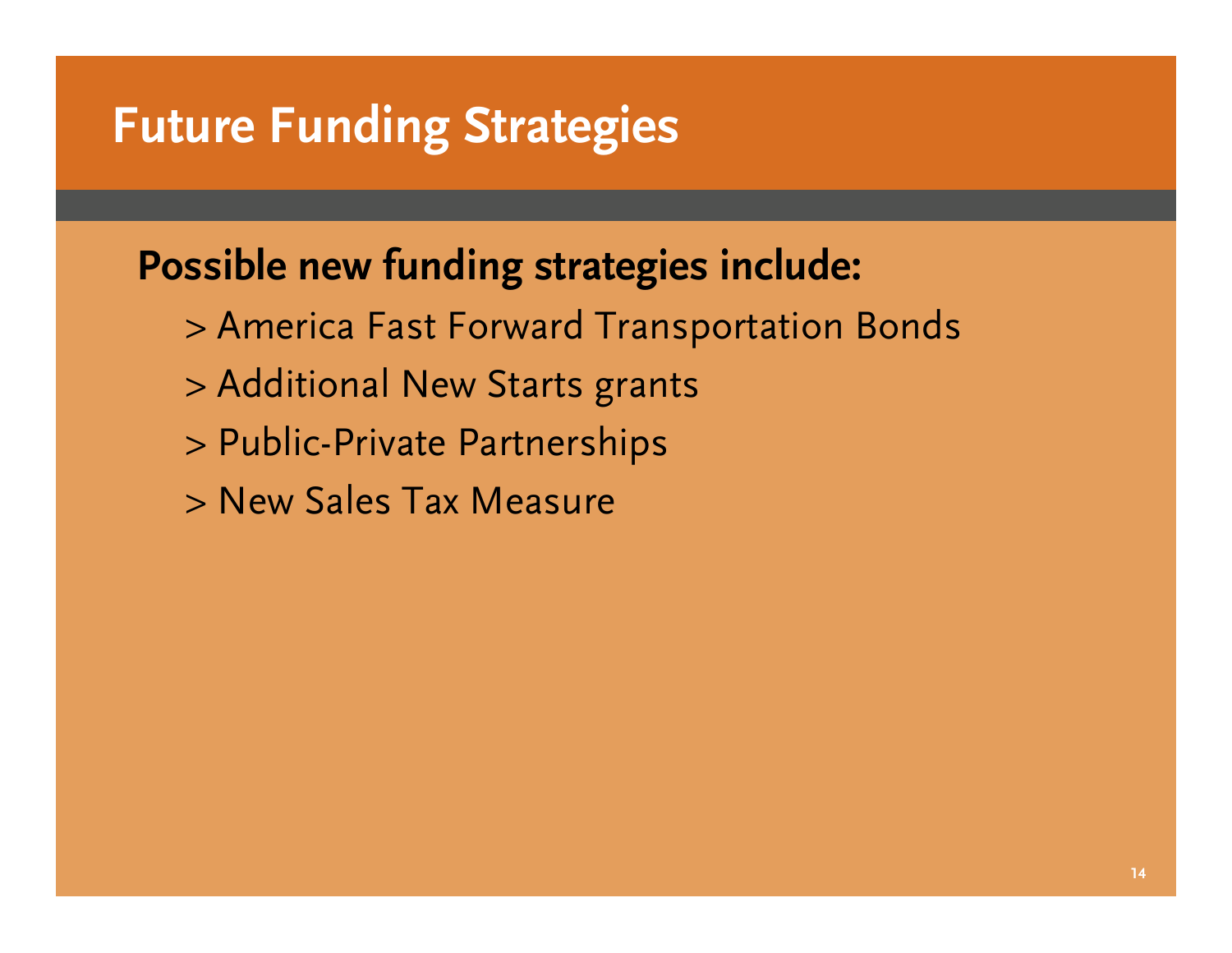### **Public Outreach on Draft 2014 Plan**

- > Public Review Period was April 12th June 18t<sup>h</sup>
- > 27 meetings conducted countywide
- > Comments received from elected officials, jurisdictions, subregional COGs, stakeholders and the public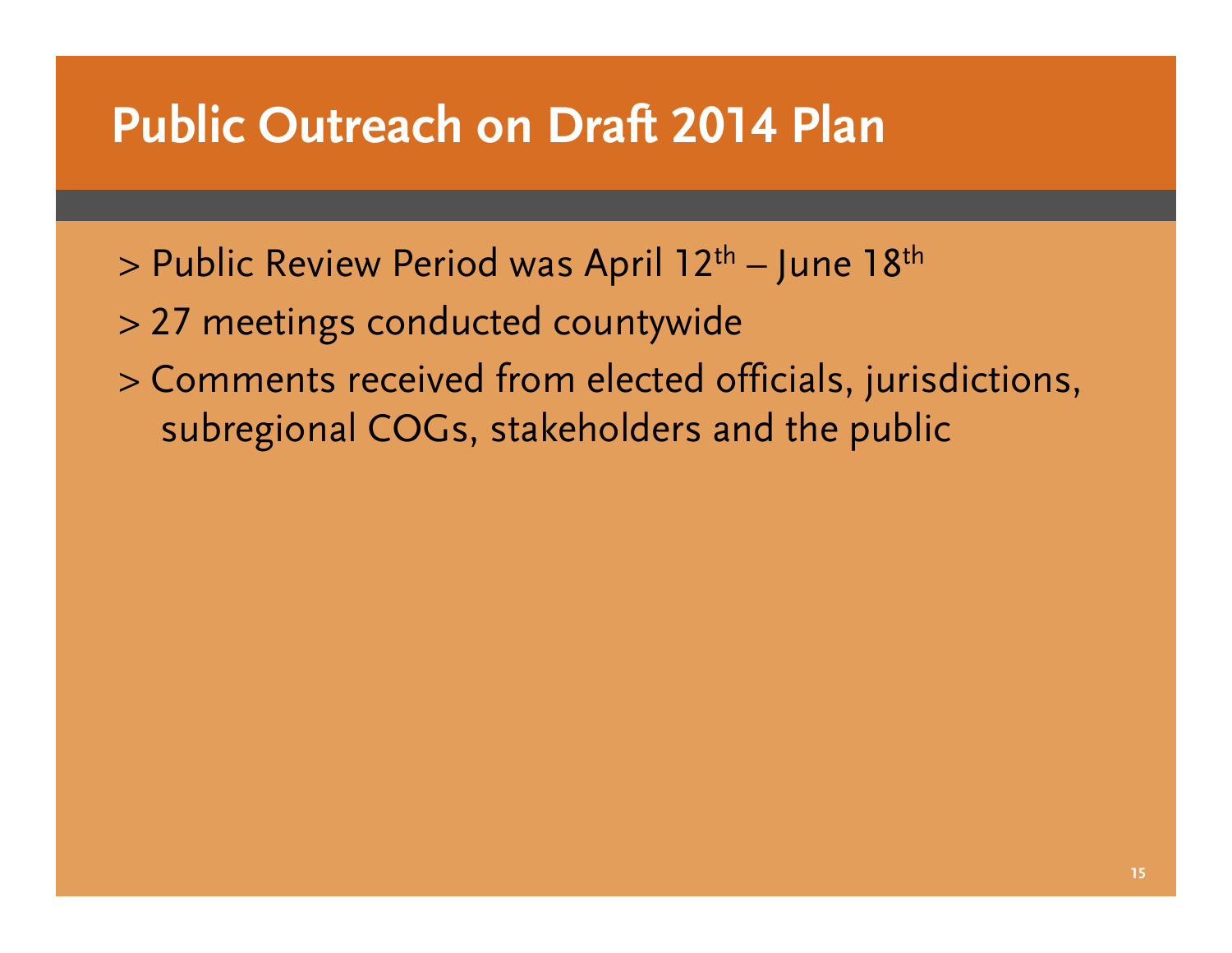#### **What We Heard**

- > Update the SRTP to include completion of the Foothill Gold Line to Claremont within the 10-year time frame
- > SRTP should allocate more funding for active transportation
- > The SRTP should expand funding for projects beyond the funded Plan
- > Discuss SRTP's performance related to SCAG's meeting Greenhouse Gas Emission Reduction Targets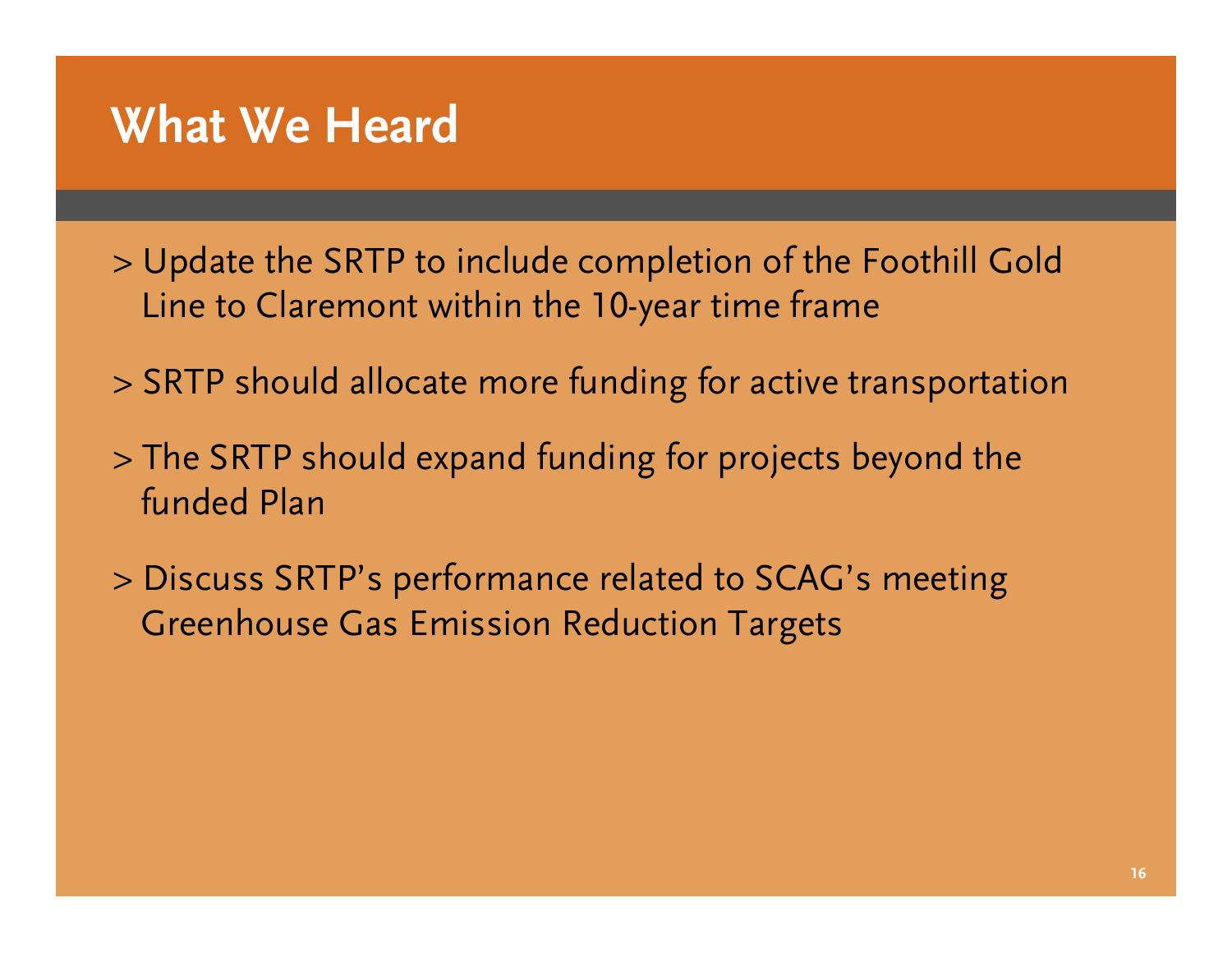# **Changes to Draft 2014 Plan**

- > Add discussion on honoring the 2009 LRTP Near-Term **Priorities**
- > Add language on how the Plan is seeking additional funding for projects beyond the constrained LRTP
- > Add LRTP Tier 1 strategic transit and highway projects (unfunded) to map.
- > Add summary of our work with SCAG on the Joint-Work Plan to help SCAG in attaining their GHG reduction targets
- > Add summary of SCAG's methodology for GHG reductions and GHG target achievement
- > Add discussion on Active Transportation funding opportunities
- > Remove chart showing accelerated Plan (30/10)
- > Minor Technical Revisions as needed**17**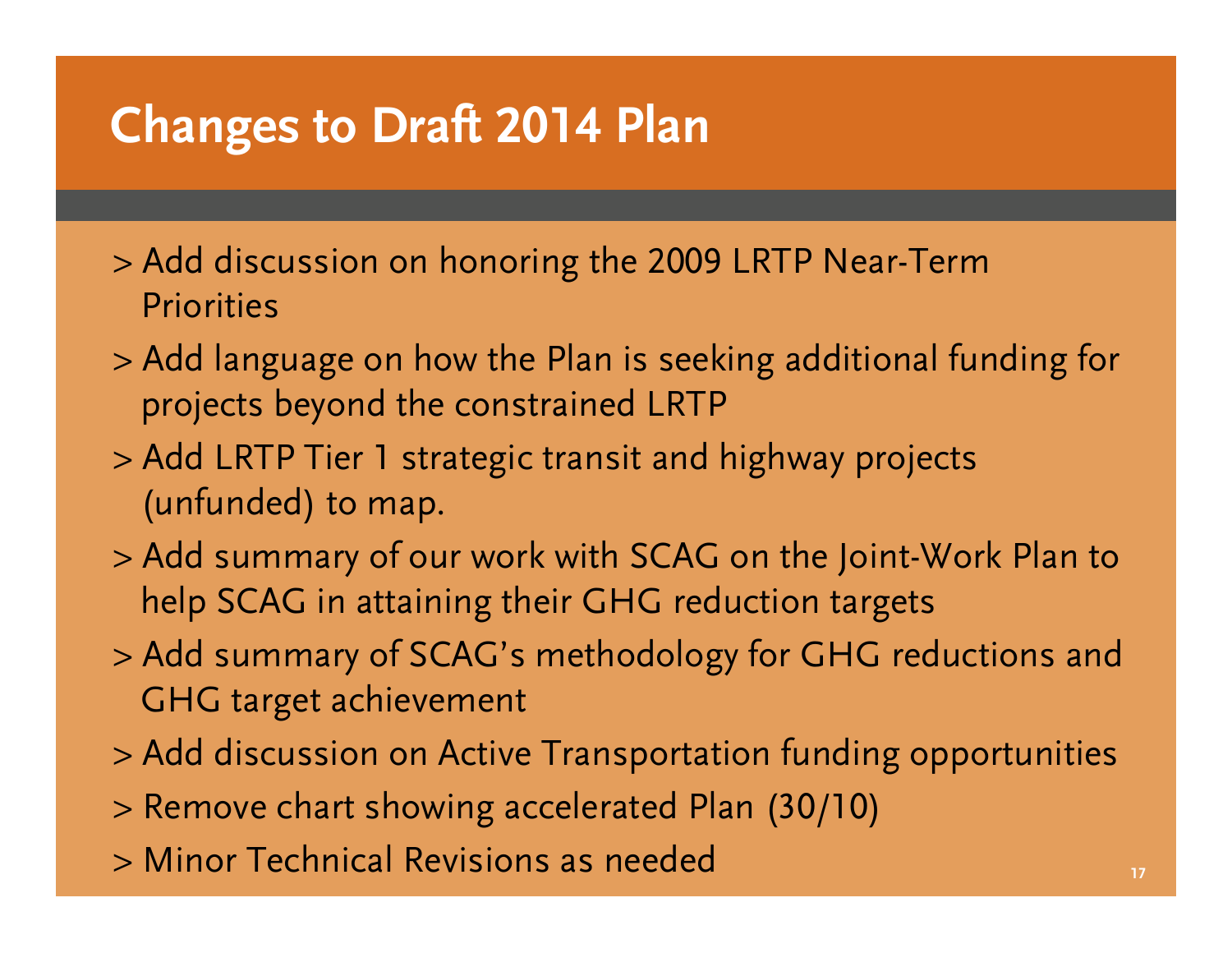

> Recommend Board Adoption of Draft 2014 SRTP with revisions

> Release Final Plan in fall 2014